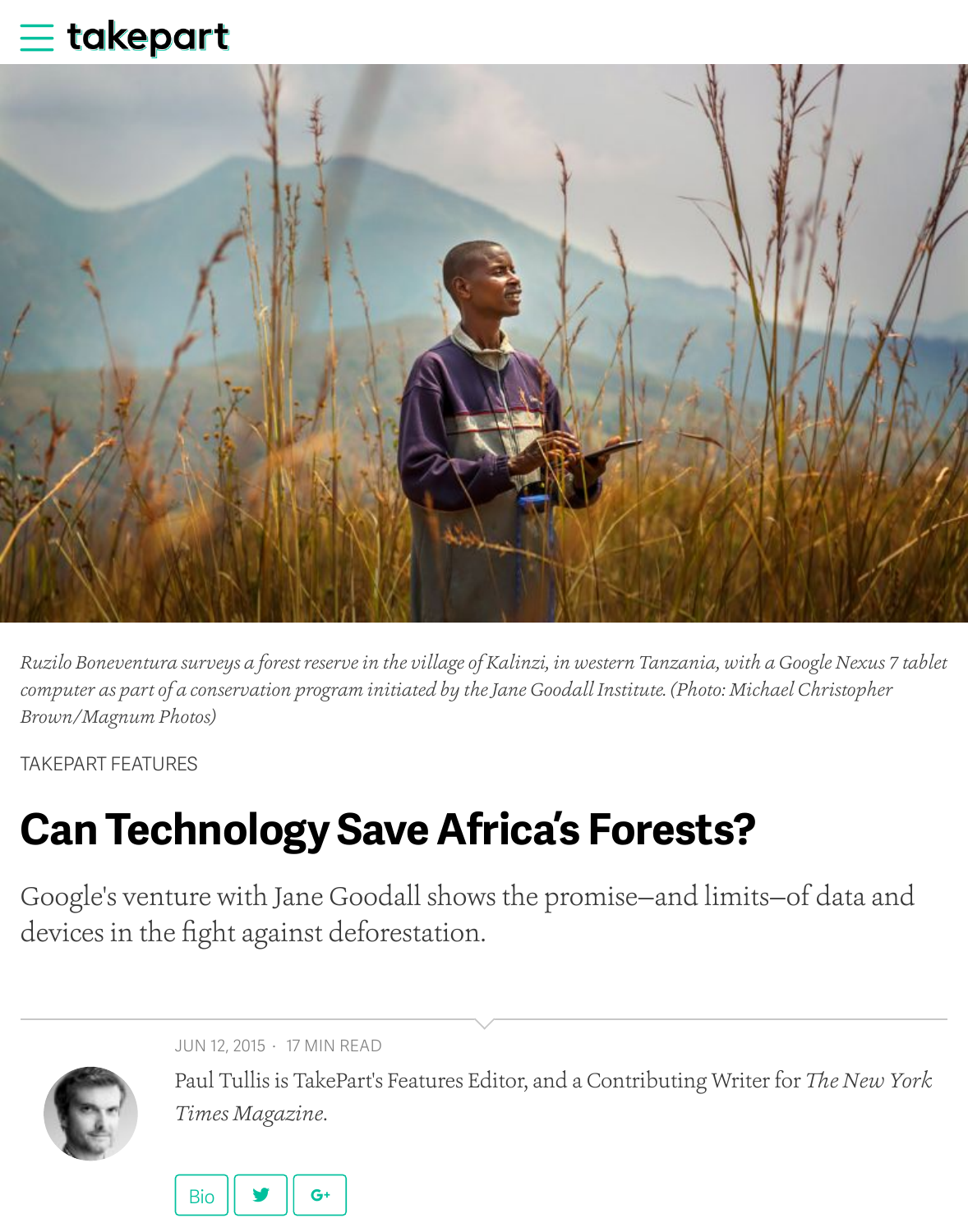In 2000, Lilian Pintea was getting ready to end his first stint of fieldwork at Gombe Stream Research Center, in Tanzania, when he was invited to stop by Jane Goodall's house for a drink (she prefers Scotch). Goodall tries to spend a few days each year in the place where she made the discoveries about chimpanzees that made her famous, and she enjoys hearing about the ongoing work at what is possibly the world's longest-running continually operated field station in wildlife research.

Pintea's specialty was using satellite photos to show changes to ecosystems. He had come to Gombe by way of Moscow State University in Russia, the University of Minnesota, and the World Bank, to see firsthand how the center's long-term data on chimps, matched to his images, might explain how habitat changes were affecting the animals.

"When you see her for the first time," Pintea recalled of meeting Goodall, "she's a superstar—one of the last explorers." Within two minutes of walking in the door, he was showing her aerial photos, taken over Gombe in 1947, 1958, and 1974, that demonstrated how the landscape had been altered. "She kept saying, 'This is magic. This is magic," he said.

These were just low-res photographs taken from planes, but Goodall recognized right away that such imagery would be a fantastic tool for communicating science. Today Pintea is using the next generation of imagery Goodall found magical—some of the same technology we use to navigate to birthday parties in the suburbs, combined with powerful software and tablet computers—to protect and restore forests around Gombe. Pintea is now vice president for conservation science at the Jane Goodall Institute, which she co-founded in the 1970s. He has spent the last decade and a half alongside technology companies including Google—and hundreds of Tanzanians providing critical contributions at every level—mapping, analyzing, protecting, and monitoring the forests around Gombe. The strategy is already being adopted by other organizations (and applied by JGI) elsewhere in Africa, suggesting it can be spread to places such as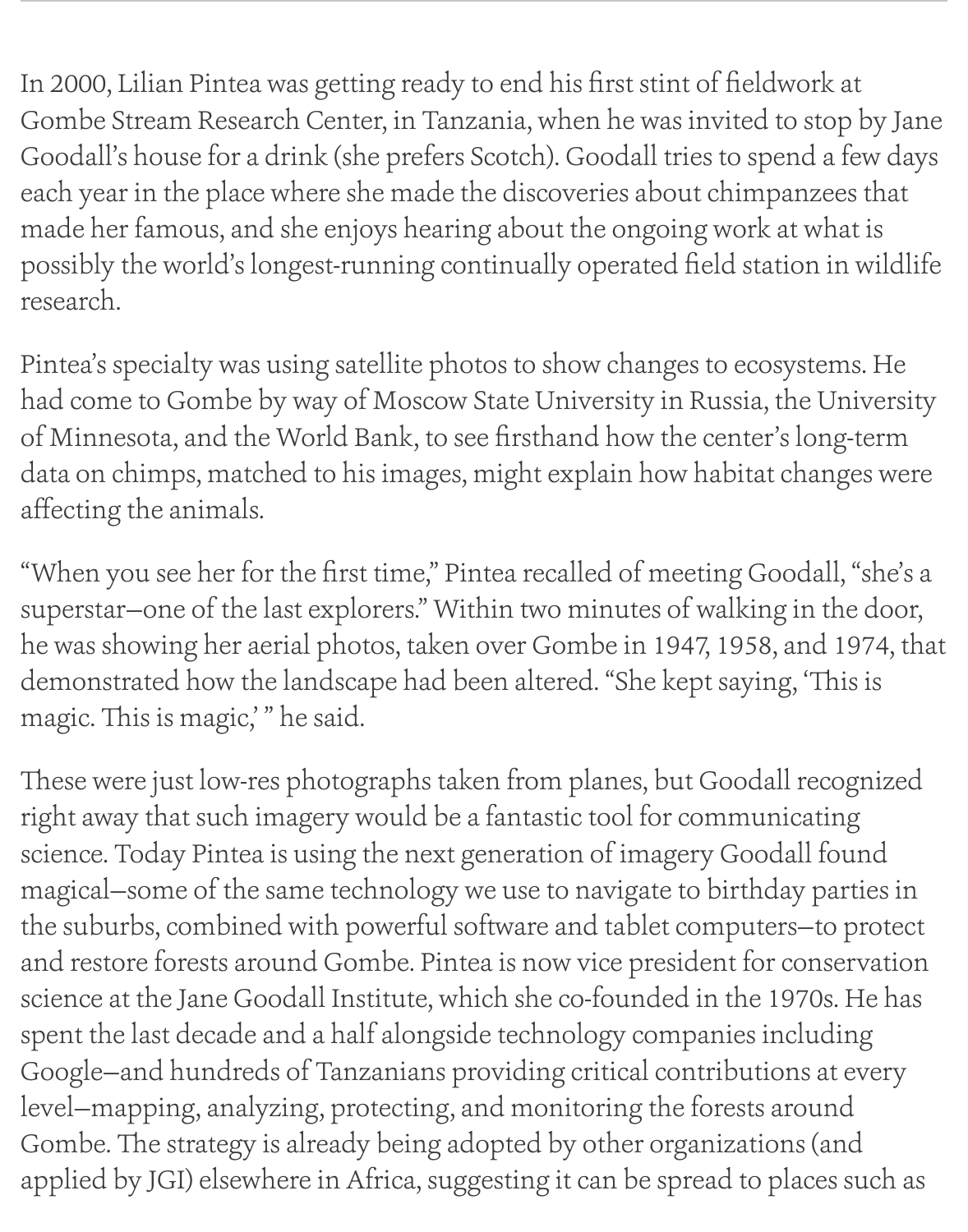$\frac{1}{2}$  day  $\frac{1}{2}$  or area as the Amazon. The potential  $\frac{1}{2}$  of that day, there a years ago is no longer magic; it's real.



Forest outside the village of Kigalye before and after it elected to prohibi *cutting there. (Google/Digital Globe)*

The village of Kalinzi spreads out along tracks of bright-orange dirt, int by a two-lane asphalt road, in Tanzania's far west, about six miles from Tanganyika. It consists of perhaps two or three hundred small, often sir houses of handmade bricks, thatch or tin roofs, and dirt floors-the kin serve as home for many throughout the region. One day last July I left to town of Kigoma early in the morning and traveled to Kalinzi in a white Land Cruiser to pick up Ruzilo Boneventura, who lives in the village. A in traditional dress passed by carrying babies in cloth slings on their ba shoeless children chased each other around, the vehicle pulled over at dirt tracks and Boneventura hopped in the back. He was going to guide part of a forest where village leaders had decided to ban the cutting of t first we needed to stop by his house to pick up his tablet computer.

Boneventura is a forest monitor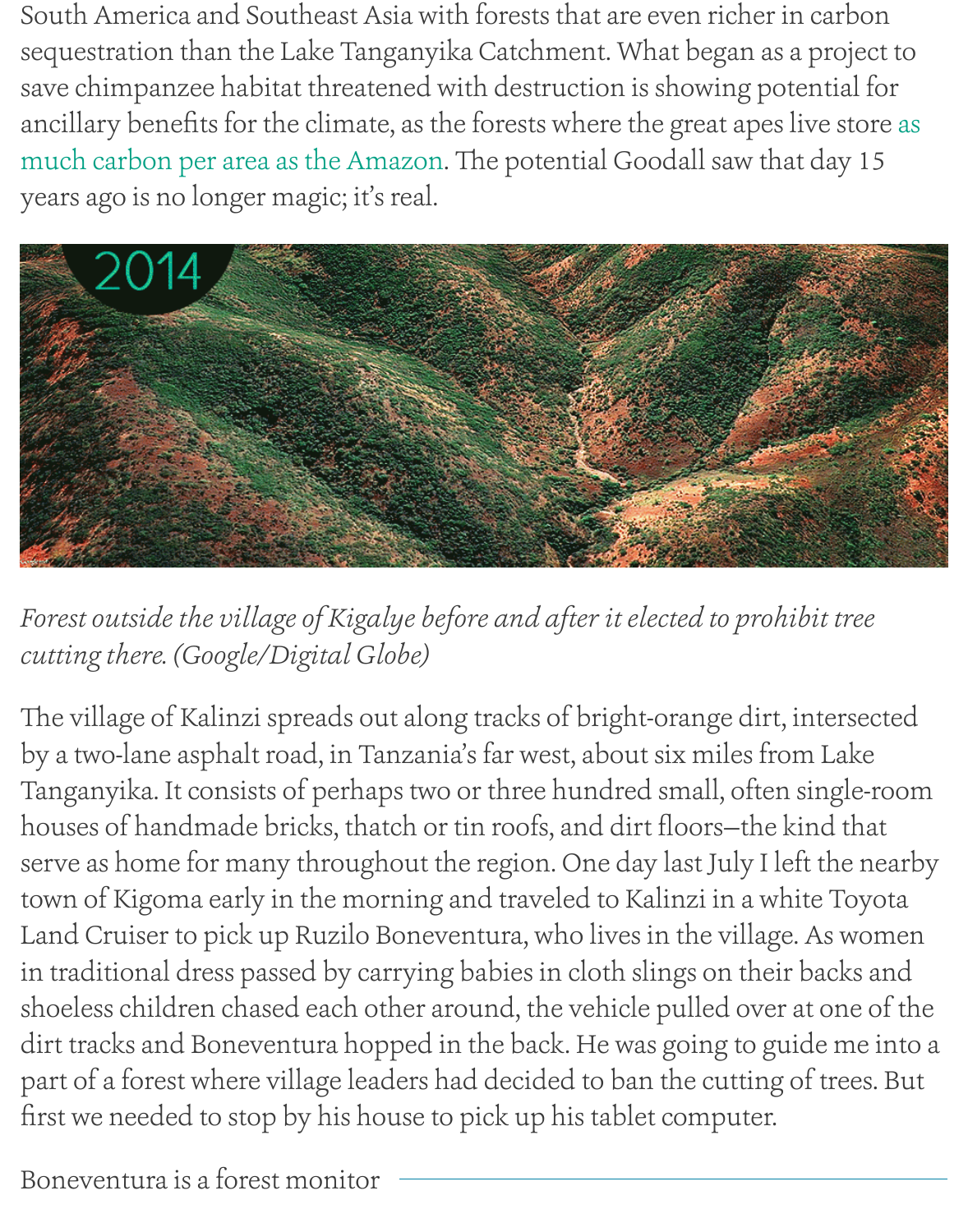lot of trees had been lost over the preceding few decades,

**Is Reforestation the Answer to Deforestation?**

especially since 1993, when tens

of thousands of people escaping ethnic strife and war in Burundi began the border and moving into villages like Kalinzi. Without money to pu stove, fuel, or food, an impoverished and growing Tanzanian population, later the Burundian refugees, were forced to cut trees for firewood and Goodall realized this was going to be bad for all the primates in the reg human and chimp alike, and launched TACARE about 20 years ago to villages surrounding Gombe in reestablishing degraded forests and pro those that remained. While conserving village resources, this would be chimpanzees by enabling them to travel into and through the newly pr areas-mixing with chimps beyond park borders is considered essential Gombe population's long-term viability.

Boneventura jogged out of his house, his Google Nexus 7 tablet in a water case hanging from his neck, and climbed back into the Land Cruiser. W Jovin Lwehabura, an expert in global information systems with JGI who master's degree from the University of Redlands, in California. Boneventural. directed us back to the asphalt road, then a few miles south to a dirt tra dead-ended at the forest reserve. We were about a six-hour walk from C Stream National Park, which Tanzania established after Goodall started research center. "We are poor, and most of our forest disappeared because poverty," Boneventura said. "But we want our forests to flourish and our to come back. With less poverty we wouldn't need to [harvest] the fores what else could we do? We need help."

Boneventura traverses this area, by foot, about 10 times a month for nin a time, earning 40,000 Tanzanian shillings, or about \$25 (lunch at a rest Kigoma costs \$3). His Nexus is loaded with Open Data Kit, free open-so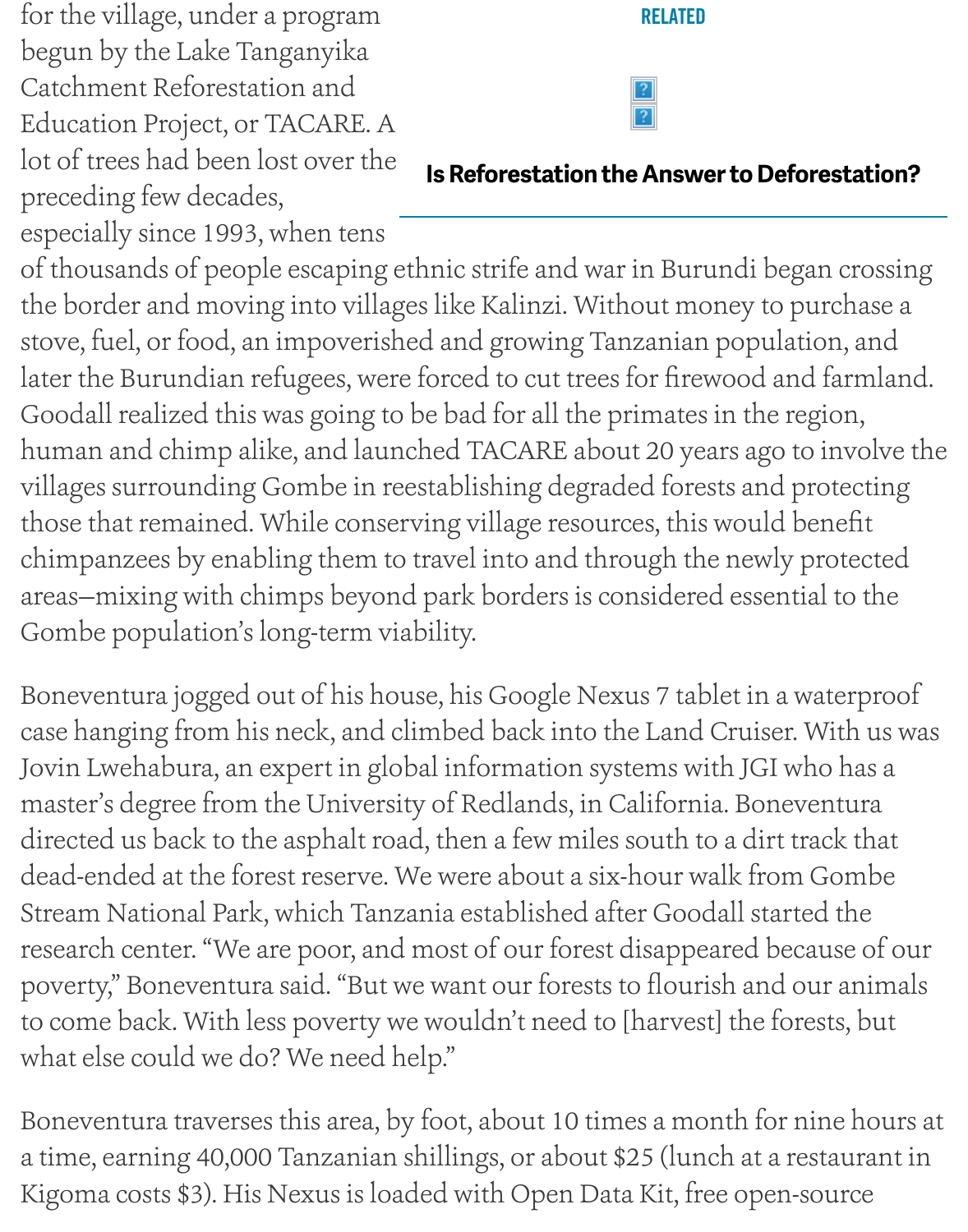software that enables easy collection of data in the field; mostly used in public health, the software has been customized for TACARE's purpose. After cataloging illegal activity, signs of wildlife, or anything that seems out of place in the protected zone, Boneventura travels to Kigoma about once a month to upload his entries to the Google Cloud. Lwehabura later analyzes the data so communities can decide what to do about whatever Boneventura and the other villages' forest monitors have found, and conservation scientists can track how the program is working.



*Data points collected by forest monitors outside Gombe Stream National Park in Tanzania. Yellow indicates chimpanzee presence; blue represents other wildlife; red is potentially illegal human activity; white is areas patrolled. Te bright green areas are village forest preserves. (Image: Lilian Pintea/Jane Goodall Institute; map data: Google/DigitalGlobe)*

Boneventura showed me how he taps through the menus to record various data, such as the appearance of a chimp nest or signs of cattle grazing. It was a strange experience to stand in a forest in Tanzania and get the same demonstration of technology, through a Swahili translator, I had received two months earlier at Google's headquarters in Mountain View, California. He said that since he started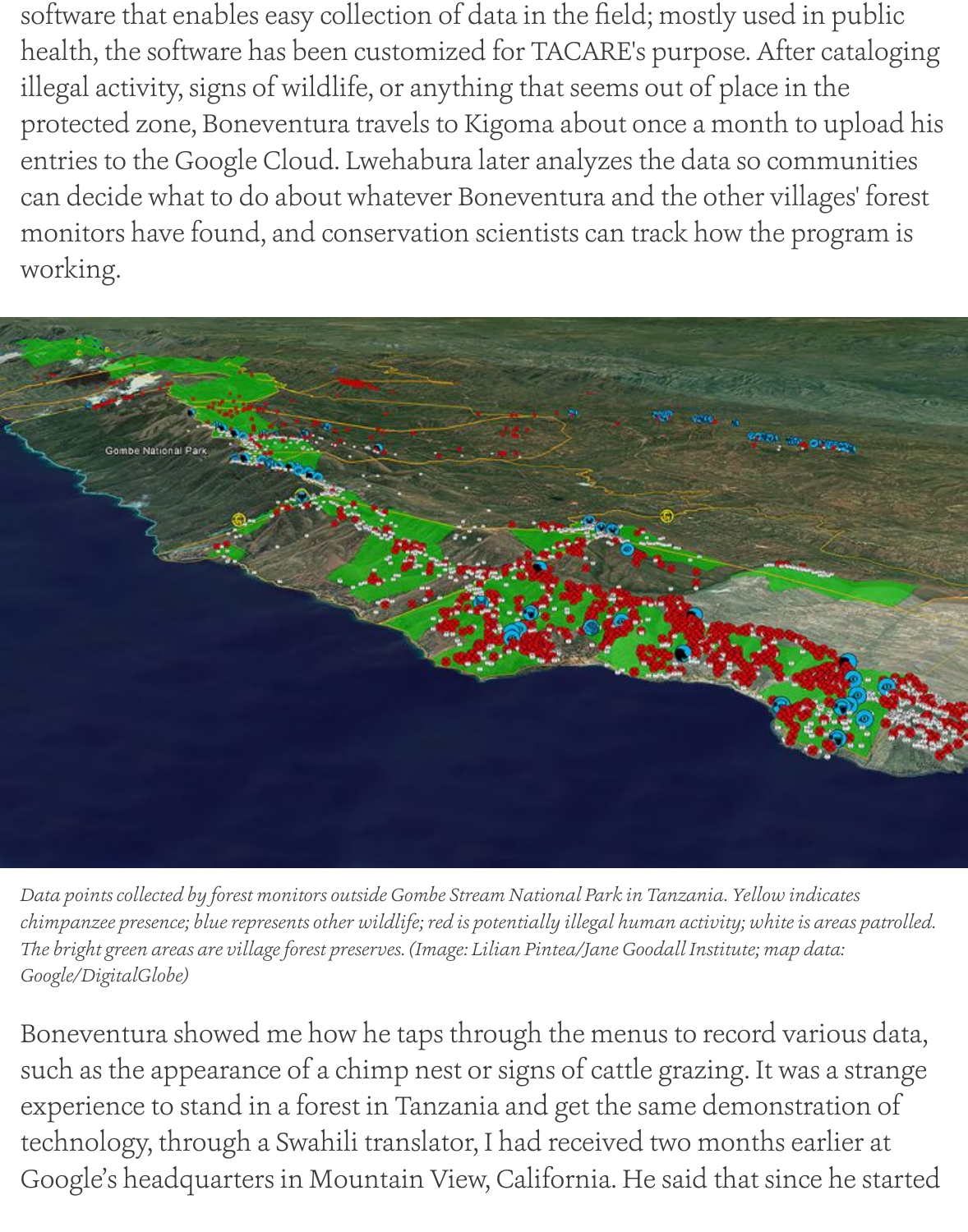of Gombe is Mahale Mountains National Park, home to some 400 chim miles to the north is Burundi's Vyanda forest reserve, home to 50 more about 70 miles north of that is Kibira National Park, home to roughly 4 Another 25 miles north can be found nearly all of Rwanda's remaining chimps, in a park contiguous with Kibira at its southern end and, to the a few miles from the border with the Democratic Republic of the Congo believed home to about 93 percent of the eastern subspecies. (All subsp the common chimpanzee are endangered, having lost 85 percent of the population in the 20th century.) With 60 percent of Tanzania's roughly chimpanzees living outside national preserves, protecting habitat through efforts and processes would be a significant step toward establishing the around Gombe as one small section of a boomerang shape of chimp-fri forest connecting virtually the entire population. "Recovery of that habitat is essential; it's really important work," s[aid Sam Wa](http://static1.1.sqspcdn.com/static/f/1200343/20456530/1348925838260/ECCAP.pdf?token=s4%2BVVP2%2BwpPez38W3BcPETELtE8%3D)sser, director of the C Conservation Biology at the University of Washington.



*Lilian Pintea, vice president of conservation*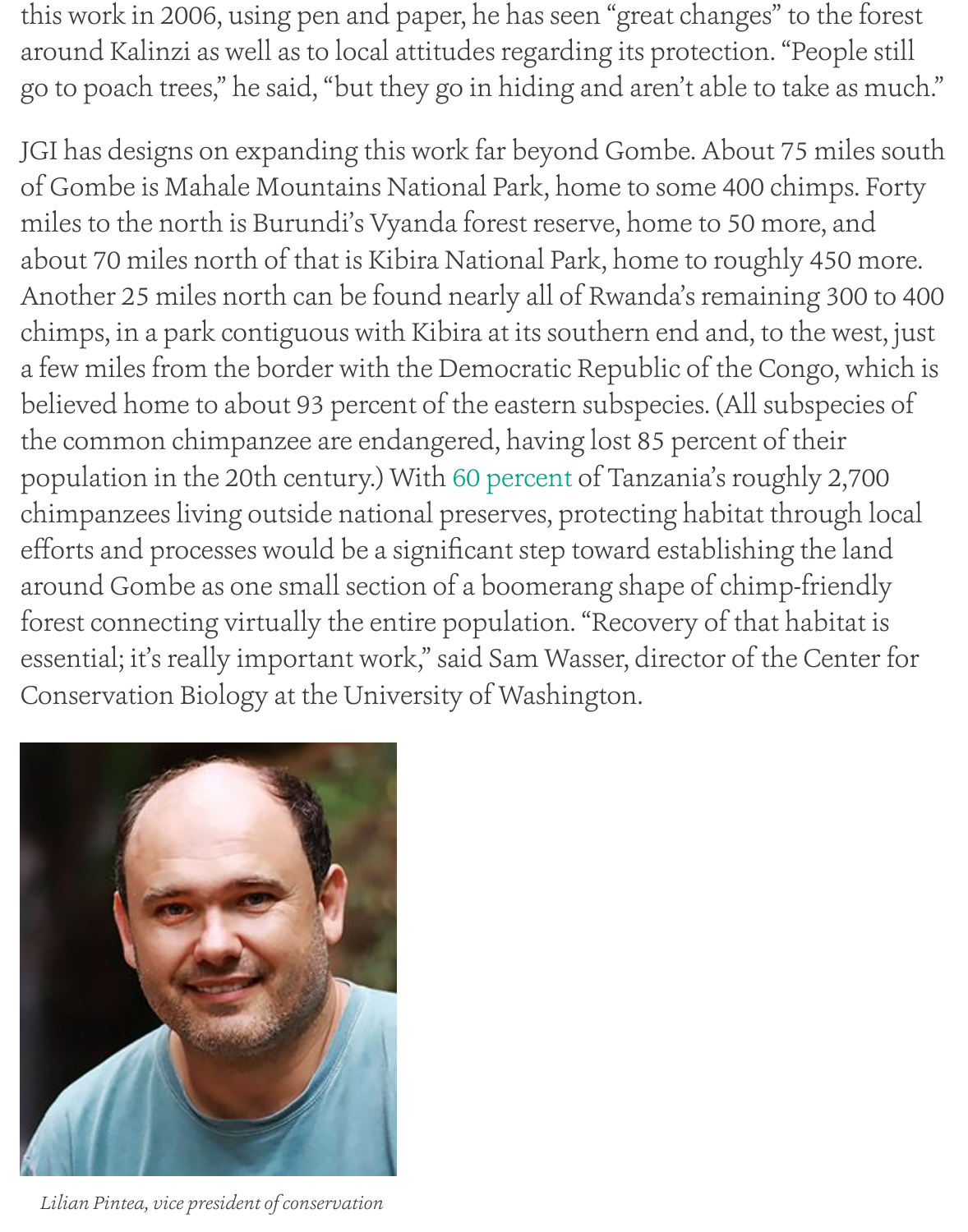*science for the Jane Goodall Institute. (Photo: Courtesy Jane Goodall Institute)*

By the time Pintea had that glass of Scotch with Goodall, TACARE was working in local communities for several years. Goodall described the strategy to me one time I visited her house at Gombe: "No white people marching in, puffing themselves up and saying, 'You've made a mess; we're going to put it right,' " she said. Rather, the approach was to ask the people whom JGI proposed to help what it was that they wanted. Odd though it may seem, this was unusual among charities and NGOs in the developing world from the time of the missionaries through the 1990s. The locals responded: health care (which Goodall had personally been providing almost from the day of her arrival at Gombe, in 1960) and education.

Sustainable development would diminish people's need to chop trees, certainly, but the goal of TACARE was to get residents' interested in JGI's conservation mission, leveraging local knowledge for the purpose. Once the antipoverty efforts led to local buy-in, the financial and other benefits of conservation were explained. Though some were nonetheless skeptical, the trust TACARE built, by the time Pintea got to the organization, allowed it to begin serious work restoring and preserving the forests outside Gombe.

No white people marching in, puffing themselves up and saying, 'You've made a mess; we're going to put it right.'

**JANE GOODALL**

### 99

**While Pintea was combing through satellite imagery,** Rebecca Moore, today the engineering manager for Google Earth Outreach and Earth Engine, was a software engineer writing code for voicemail systems. One day in 2005, she and about 2,000 of her neighbors in the hills above Los Gatos, California, received in the mail a "notice of intent to harvest timber." Included was a black-and-white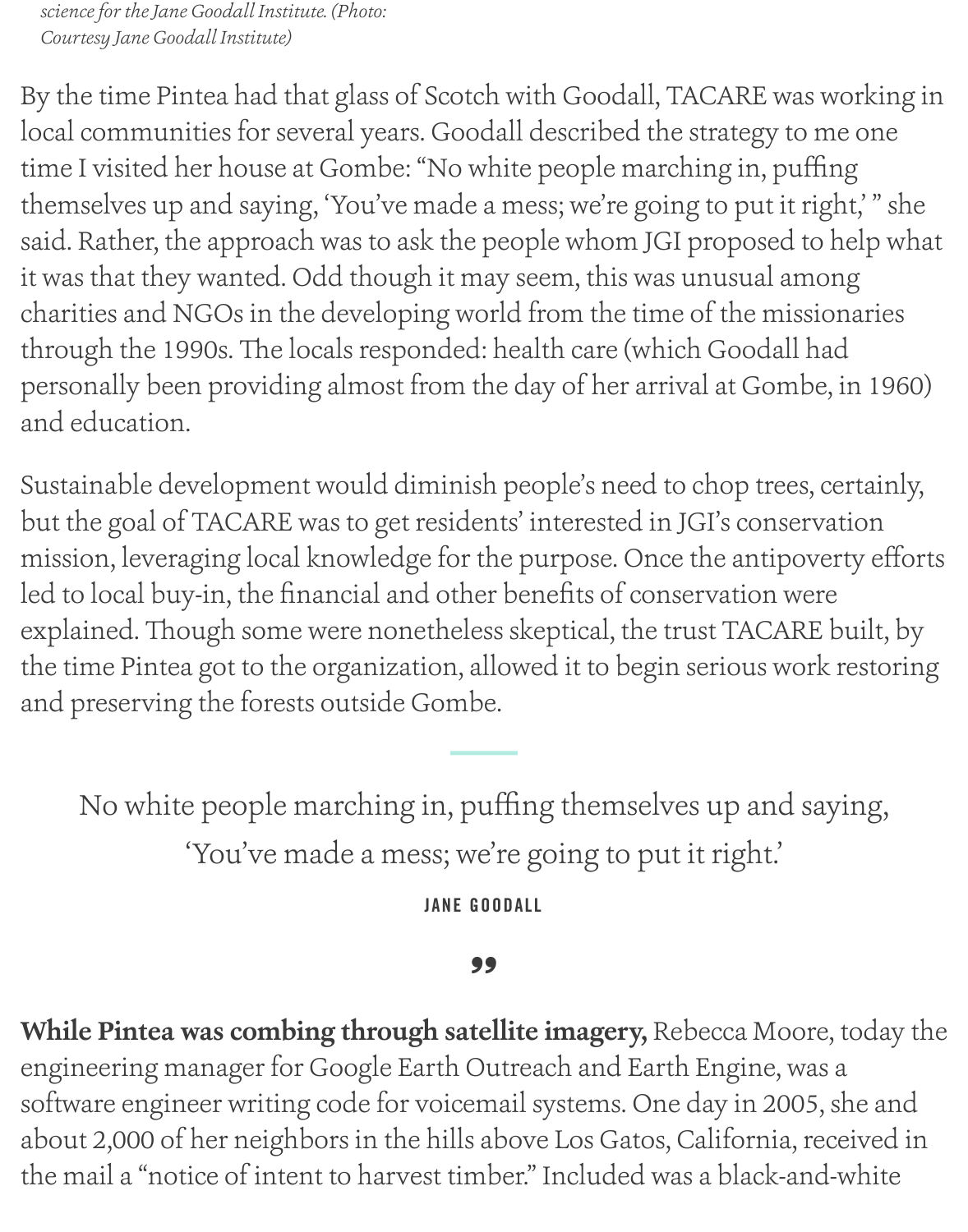topographic map purporting to show the area in her neighborhood—just over the hill from Silicon Valley—where the logging would take place.

"Nobody could read it," Moore told me. The map was what designers call "busy" yet lacking in detail. It was dense with squiggly lines and black dots, but the key didn't include all its elements, and features such as reservoirs and roads Moore knew to be there were entirely absent. Moore had been using software developed by Keyhole Inc.—which would later become Google Earth—to map bike trails and emergency evacuation routes in her neighborhood. She wondered if she could figure out from the notice she had received, which she suspected was deliberately opaque, what the logging company was planning, remap the whole thing in Keyhole, and show the results to her community.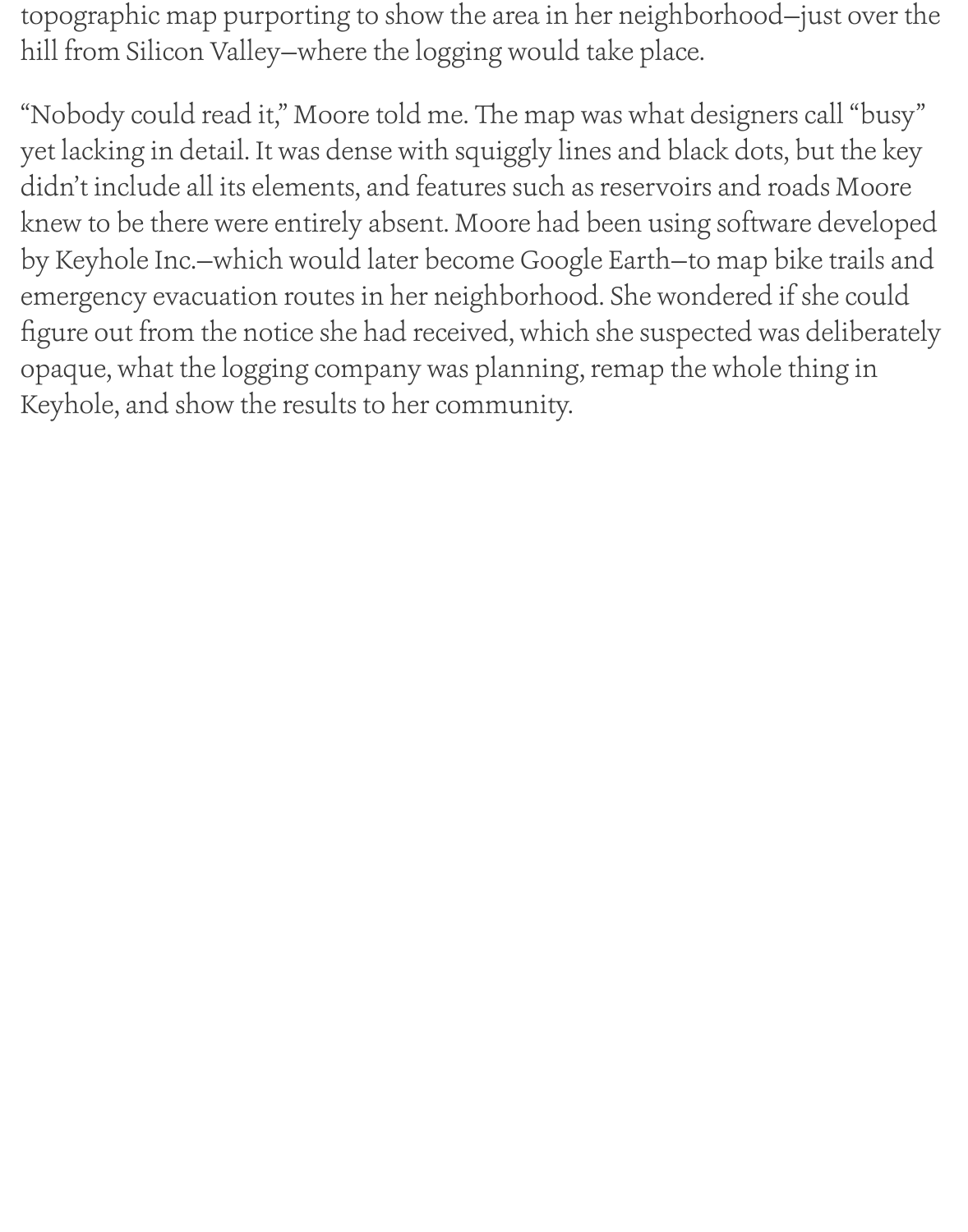

*As villages outside the park shared the interest of protecting watersheds, areas they decided to preserve were largely contiguous to each other and contiguous to the park—effectively creating new wildlife habitat. (Illustration by Marc Fusco)*

Moore used a tool—still available in Google Earth—called a "flyover" to show the proposed logging area. It demonstrated that helicopters would be carrying tree trunks potentially several feet in diameter over homes, schools, and playgrounds. The flyover was a new capability of technology in a part of the world that gets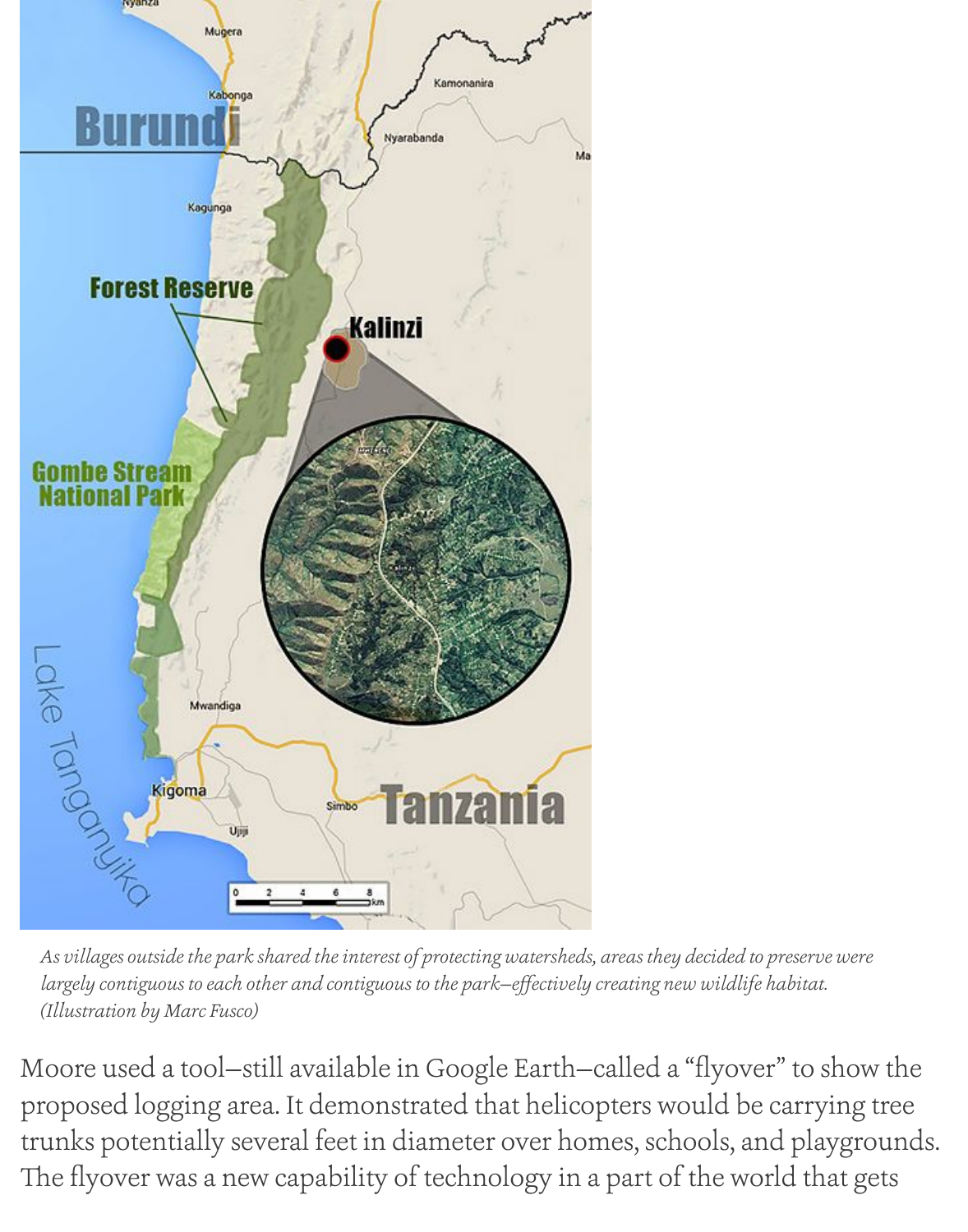hugely excited about new capabilities of technology, and Moore's was shown on the local broadcast news, to the editorial board of the *San Jose Mercury News*, and to her representative in Sacramento. And that was pretty much the end of the logging plan.

Moore still keeps a copy of the map and screen shots of her flyover pinned to the wall of her office. She looked out the window at the redwoods growing there, like the ones that were to be harvested from near her home a decade ago, and told me how shortly after Google bought Keyhole, the company asked Moore to come by and give a talk. Her father, a crusading attorney, and her brother, a painter, had both just died, and she became troubled that her work failed to live up to their legacies. The experience with the logging company convinced her that the software she had used to rid her neighborhood of loggers "could transform grassroots environmental activism and empower local communities," she said, and following her talk at the company, she told Google she had analyzed Keyhole's code and believed that if the company made eight or 10 adaptations of the software, Google Earth "could be extremely powerful for these other uses." Google offered her a job, and she quickly asked permission to start the Global Awareness folder in Google Earth as a tool for conservation scientists, NGOs, and grassroots activists. She got the go-ahead and, being a fan of Goodall's, soon coldcalled JGI, saying, "We have this tool, and we want to help you use it in your work."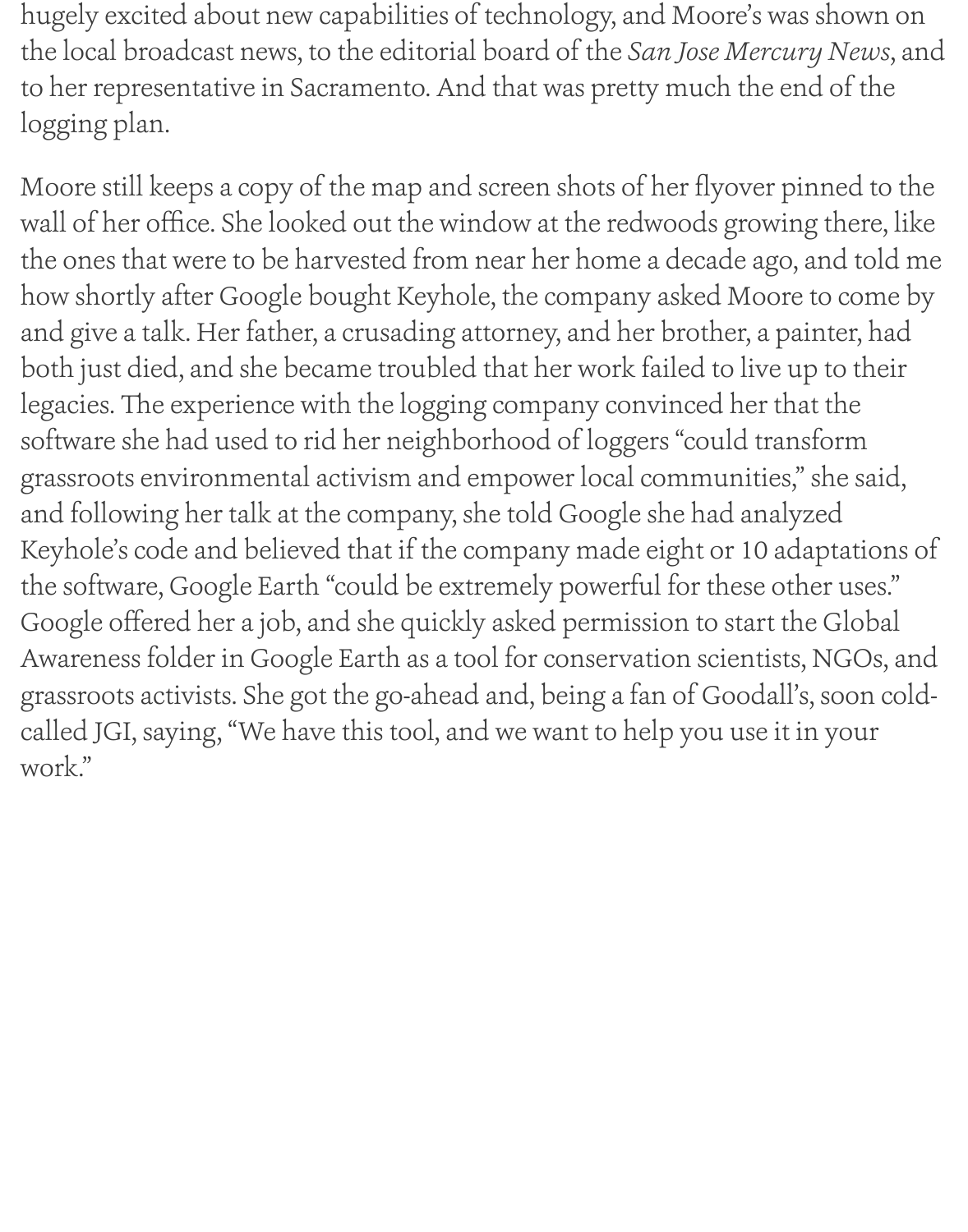

*A juvenile chimpanzee in Gombe Stream National Park in July 2014. (Photo: Michael Christopher Brown/Magnum Photos)*

**At that point Pintea had been showing people in the villages around Gombe satellite images** to a resolution of one meter. Because of the gender-based division of labor in local society, men and women have different understandings of the landscapes they share, so he made it a priority to meet not just with village leadership, which tended to be male-dominated, but also women's groups. Many of the people Pintea met with couldn't read; some had never seen a map. Nevertheless, he told me over lunch in a Cuban restaurant outside Washington last spring, "it was very clear there was a lot they could see in this spatial technology. You could see them travelling through the images in their brain. A woman said to me, 'This is the tree where I lay my baby down to sleep while I'm farming.' " Local understanding began to integrate with scientific knowledge.

In 2006 JGI began work on a 30-year regional conservation action plan. DigitalGlobe, the world's largest provider of high-resolution satellite imagery,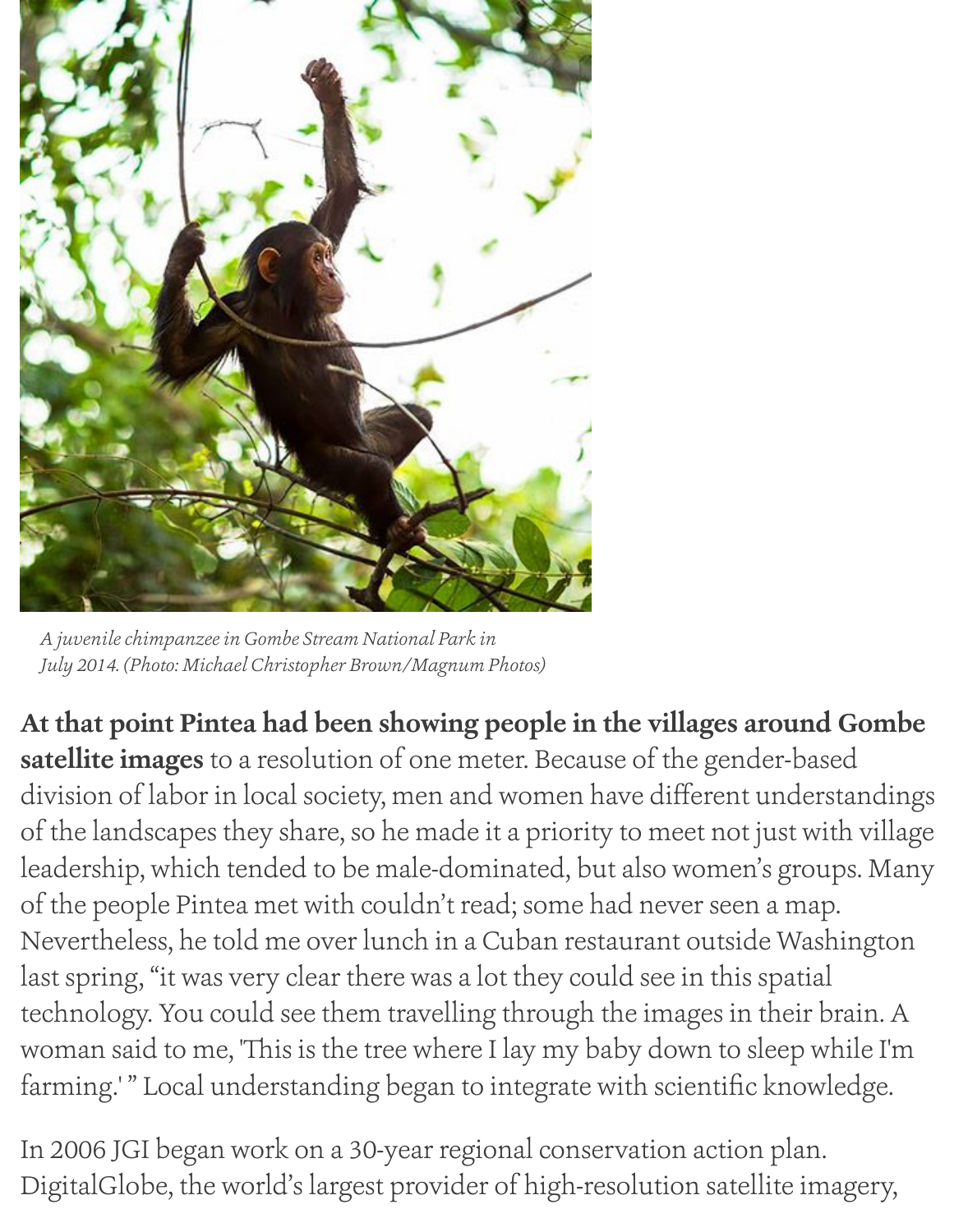provided photos at no charge. Using software provided by Esri, a geographic data company whose annual conference is like Comic-Con for geospatial geeks, Pintea created maps from the images. Each village would use these to develop its own land-use plan, which included demarcated areas for housing, agriculture, grazing, and other uses, including a forest reserve. Pintea showed me a picture of one of these meetings: Tanzanians stand over a map drawn in the dirt with a stick; leaves indicate the set-aside forest area. That broad outline was later georeferenced with GPS and added as a layer, using Esri, to a new map of the village's future.

Locals had already begun to see the extremes in the dry and wet seasons that computer models of climate change predicted, which with the effects of deforestation were contributing to essential water sources getting buried by erosion. They asked the experts from JGI what they could do about that. "We agreed it was a good idea to put forest in high elevation for watershed integrity," Pintea said. Guided by the CAP and the villagers and driven by Esri software, not only did each community establish forest reserves but all the reserves ended up contiguous to each other-and contiguous to Gombe. "There was a good overlap of conservation goals and human livelihood goals," Pintea said. "Important ecosystem services were overlaid with important biodiversity habitat." Not all the villages devoted as much to forest reserve as TACARE hoped they would, but 76 percent of its target was met. "You can't tell people, 'You have to set aside 10 percent,' " said Anthony Collins, a reasearcher at Gombe for 40 years who is also involved with community relations and TACARE. "It's their responsibility, and you can't impose any figure."

Putting a tablet in someone's hands is not enough. You have to change the culture of local institutions and stakeholders, and that takes more than technology.

**LILIAN PINTEA, VICE PRESIDENT FOR CONSERVATION SCIENCE, JANE GOODALL INSTITUTE**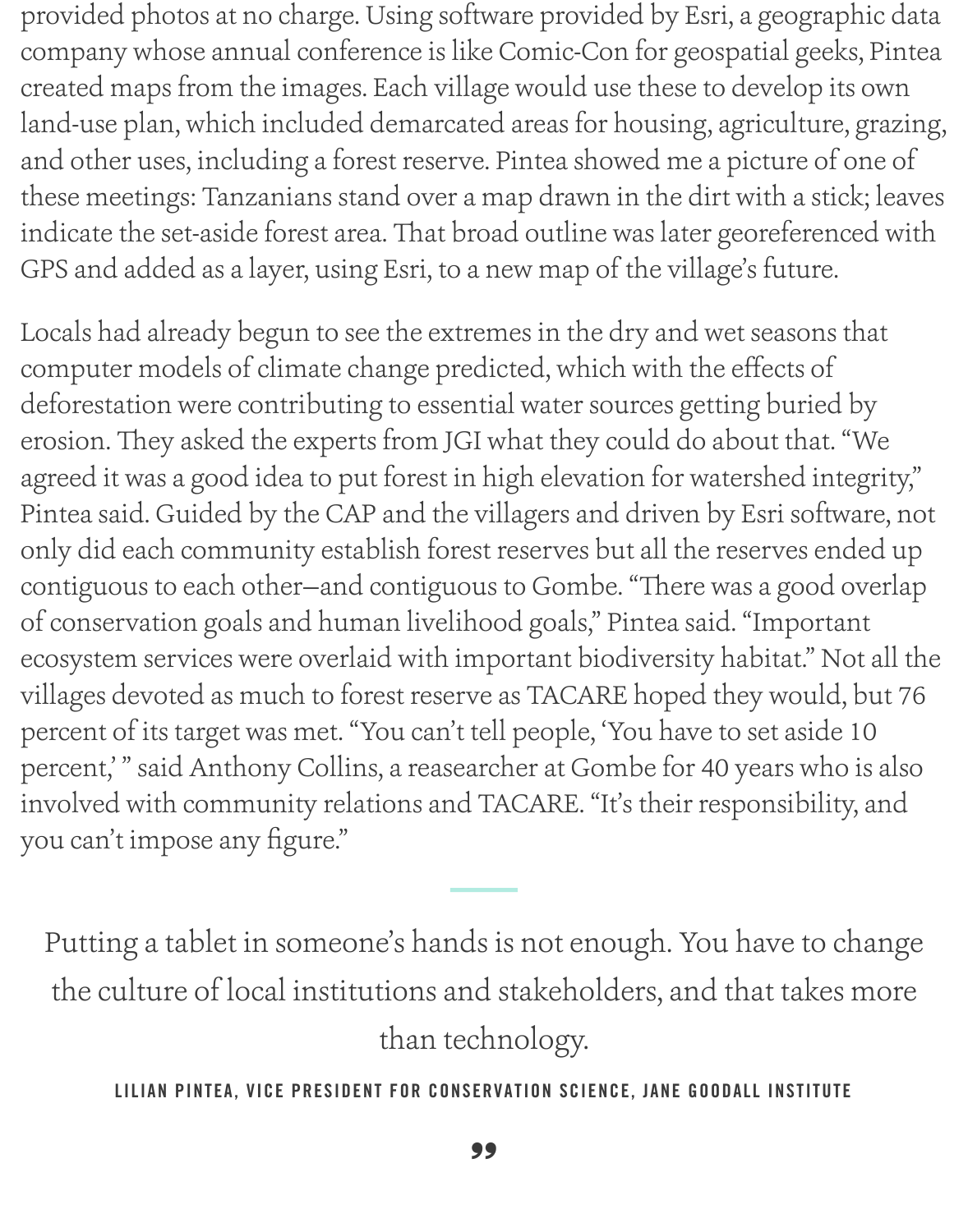One of the places these conversations happened was in Kigalye, the second village one passes when heading south along Lake Tanganyika from Gombe. It's home to about 4,000 people, heavily reliant for calories and income on fish from the lake, and accessible, for practical purposes, only by boat. I talked to the chair of the village council, Hussein Mussa Kasala, a very tall, 50ish man with large brown eyes and a triangular face, in one of the village's schoolrooms. He told me about when TACARE first arrived in the village, almost two decades ago, and village leaders told of their needs. I also met Dbadia Mkone, a doctor JGI pays to travel by boat from Kigoma to treat village residents, mostly for malaria, and Subira Hamisi Mpenda, a woman of about 30 dressed head to toe in red-andblack stripes. She said she had needed to leave school at seven to help her family, but with a JGI scholarship she received, she progressed from second-grade level to 11th in only a few years attending school in Kigoma, and she hoped to go to college.

Visible outside the classroom window was a steep slope covered with short trees and rising a couple hundred feet above the village. By the early aughts, the slope's trees had been entirely harvested for firewood; roots that had previously held the dirt in place during the rainy season were dying, and one stormy night around the time the village was beginning work on its land-use plan, a river of mud poured down the hill into the village, killing several people. The village council and the committee that developed the land-use plan didn't need any more convincing to include the slope in the portion of Kigalye that would be off-limits to tree cutting. These areas are already growing back (see illustration above), and while they will help prevent erosion in Kigalye, the effect of their sequestering carbon will be broader. JGI assessed biomass content on 31 clusters of similar vegetation south of Kigoma, from which carbon content can be roughly determined. Though the degree of confidence in the estimates is low, the survey found that woodland could be storing 12 times as much  $CO<sub>2</sub>$  as farmland, and lowland forest 22 times more; grassland holds about a third to a quarter as much carbon as the other vegetation types. Once the woodlands in Kigalye and other villages are fully restored, they are expected to sequester greenhouse gas

emissions at similar rates.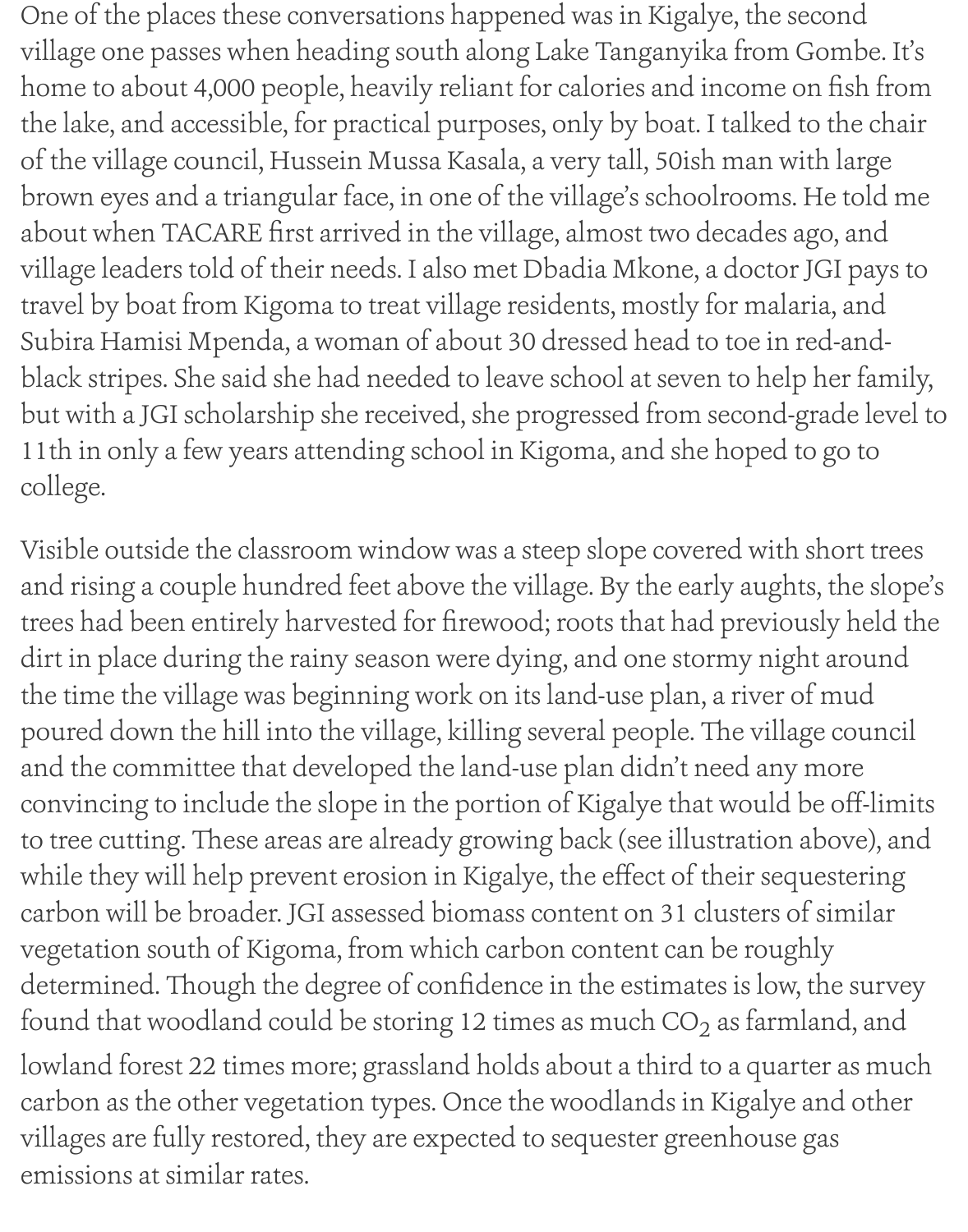This analog system was producing 30,000 waypoints a year-far too mu log by hand. Aggregating, analyzing, visualizing, and sharing data were impossible. With the advent of the smartphone, the game changed drain Moore was working with Amazon tribespeople to use Android devices document and report illegal logging on their land, and she invited Pint Brazil to show him how it worked. In 2009, the chief of the Surui tribe a Goodall met in Copenhagen to address the COP 15 climate meeting, an described how JGI and grantors were paying locals to collect critical sci data-putting money int[o impoverished rural c](https://www.takepart.com/feature/2014/10/30/amazon-tribes-chevron-lawsuit-ecuador-oil-pollution)ommunities while adva conservation goals. More than 100 people were trained in Tanzania, with Uganda and the DRC, and a three-year grant from NASA will put 500 n devices in the hands of community representatives, park rangers, and others, to help crowdsource a habitat health index across chimps' entire range. The created by the village land-use plans seems pretty healthy: Researchers have recently identified, through DNA analysis of scat, two chimps in t that are unrelate[d to a](http://www.janegoodall.org/gis-analyst-jane-goodall-institute-drc-program)ny known to be living there, meaning they must crossed over from outside park boundaries.

## **sign up for the takepart features email**

Add context and dimension to the issues you care about with personal stories and gripping form narratives reported from the inside of where news is happening.



*By submitting the form above, you agree to TakePart's Terms of Use and Privacy Policy. You can unsubscribe at any time. Contact us here.*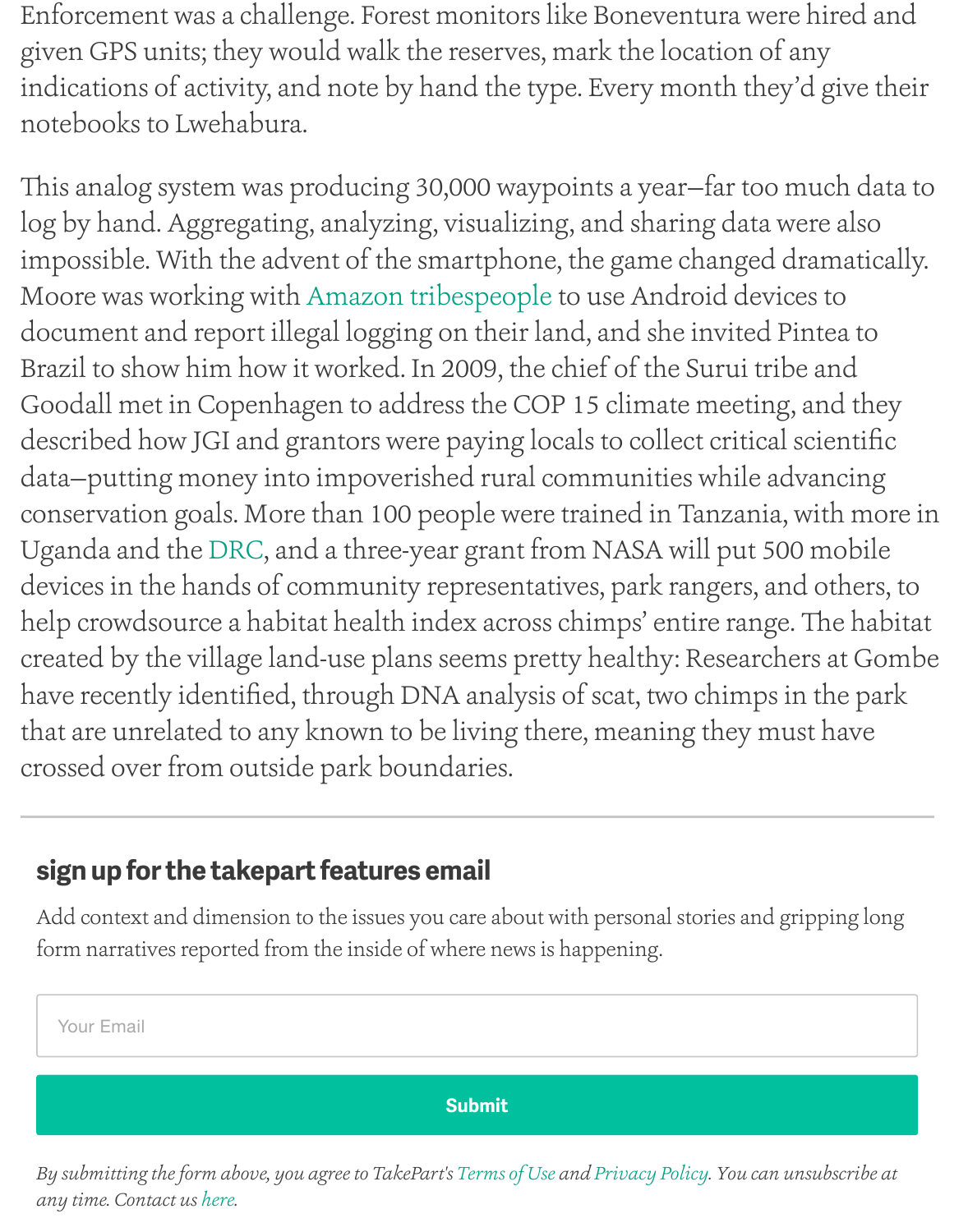Moore told me a story that showed how technology and local understanding are mutually reinforcing. A forest monitor was aware for years of a chimpanzee trap that a farmer, upset that chimps were stealing his crop, had set in a riverine forest near his property. Nobody knows how many chimpanzees were speared to death through the holes in the roof of this trap. The forest monitor informed law enforcement of the illegal trap, but they didn't do anything about it. The first day the forest monitor got his Android device, he went to the trap, photographed it with time and date and geolocation stamps, uploaded it to Google, and brought the device to police to show them what he had previously only been able to tell them. Moore said, "He could finally say [to police], 'Maybe you don't care about this, but there are a billion people looking at this on Google Earth now, so what are you going to do?' " Pintea said the trap was destroyed within days. "When you show the community a data point collected from the forest monitor, it has a credibility it doesn't have when it comes from outsiders," he said. "It's not some scientist's data, or a foreign NGO's; it's their own."

Soon this will be happening in the opposite direction—from the cloud to the ground. Global Forest Watch, an online tool Google developed with World Resources Institute and the United Nations Environment Programme to track changes to forests using satellite imagery, will enable forest monitors (or anyone else with a mobile device) to receive alerts of potential deforestation in a selected area. Offline, they can take the device into the forest reserve to provide essential ground truth to the Global Forest Watch survey. Given a more targeted area to search, forest monitors like Boneventura should become much more efficient. New software will provide data collected by forest monitors directly to decision makers in places like Kigalye and Kalinzi that lack broadband Internet access, helping communities halt deforestation in its tracks.

The system today doesn't always work the way it's supposed to, however, and it seems that all the one-meter-resolution satellite imagery, \$35,000-a-year software, and mobile devices won't fix that without the commitment of humans. In the village of Kasuku (its population is around 8,000, about half of whom appeared to be under 10), I met Martha Joseph, 49, a farmer and a mother, and Musa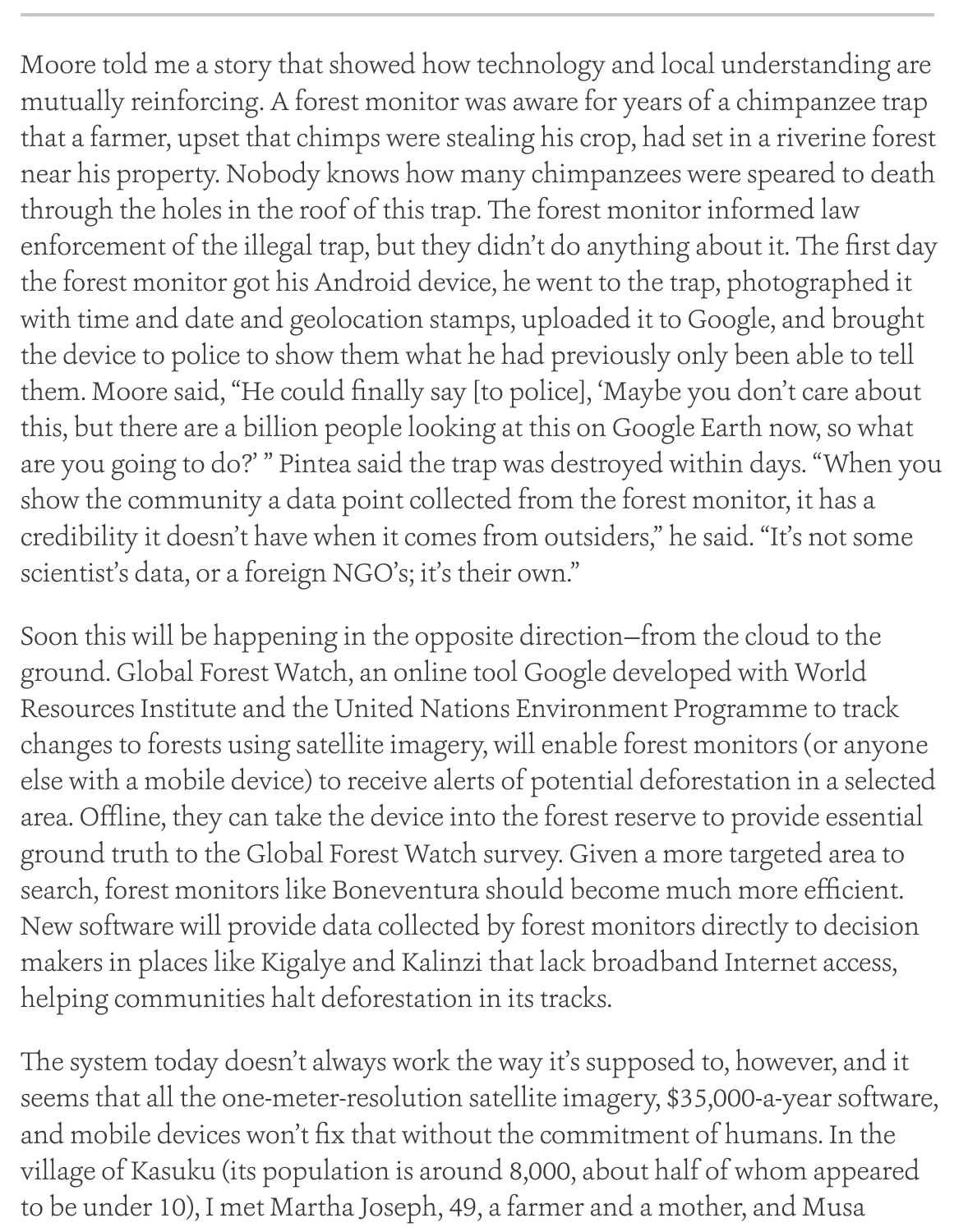Hamisi, 38, a driver. Joseph and Hamisi are both HIV positive and were diagnosed and introduced to treatment options through fellow Kasuku residents volunteering for JGI in the village. Hamisi was too sick to work when he was tested, eight years ago, but, like Joseph, he is now on antiretroviral therapy and says he is healthy.

The improvement in Hamisi's health, thanks in part to JGI, opened him to its discussions of conservation. "I thought it was a waste of time" before, he said. "I didn't care." Today he's among the leadership of the village's conservation committee and owns a three-acre plot of deforested land that he's allowing to recover and from which he harvests mushrooms and downed branches. He also told me that a group of HIV-positive villagers he organized for counseling and job training maintains beehives in the forest the village set aside as a protected zone. Joseph said she, too, keeps bees in the area; they agreed that the honey helps with their health, and they sell the extra. I asked if they'd take me there.



*Musa Hamisi and Martha Joseph are HIV-positive Tanzanians helped by the Jane Goodall Institute's programs who have come to support its reforestation initiatives as well. (Photo: Michael Christopher Brown/Magnum Photos)*

Curious children chased our vehicle off from Joseph's house, and we drove over Kasuku's double-track path, passing the goats and chickens wandering around like they do just about everywhere the very poor live. After 15 minutes or so the Land Cruiser arrived within the boundaries of the set-aside portion of Kasuku's forest, a scrubby landscape of dry ground and trees ranging from saplings to maybe 10 feet in height. Lwehabura, who joined us, explained that the original forest had been much taller, but by 2010 or so it had been chopped down to the roots; any growth I could see had occurred since the village land-use plan was put in place.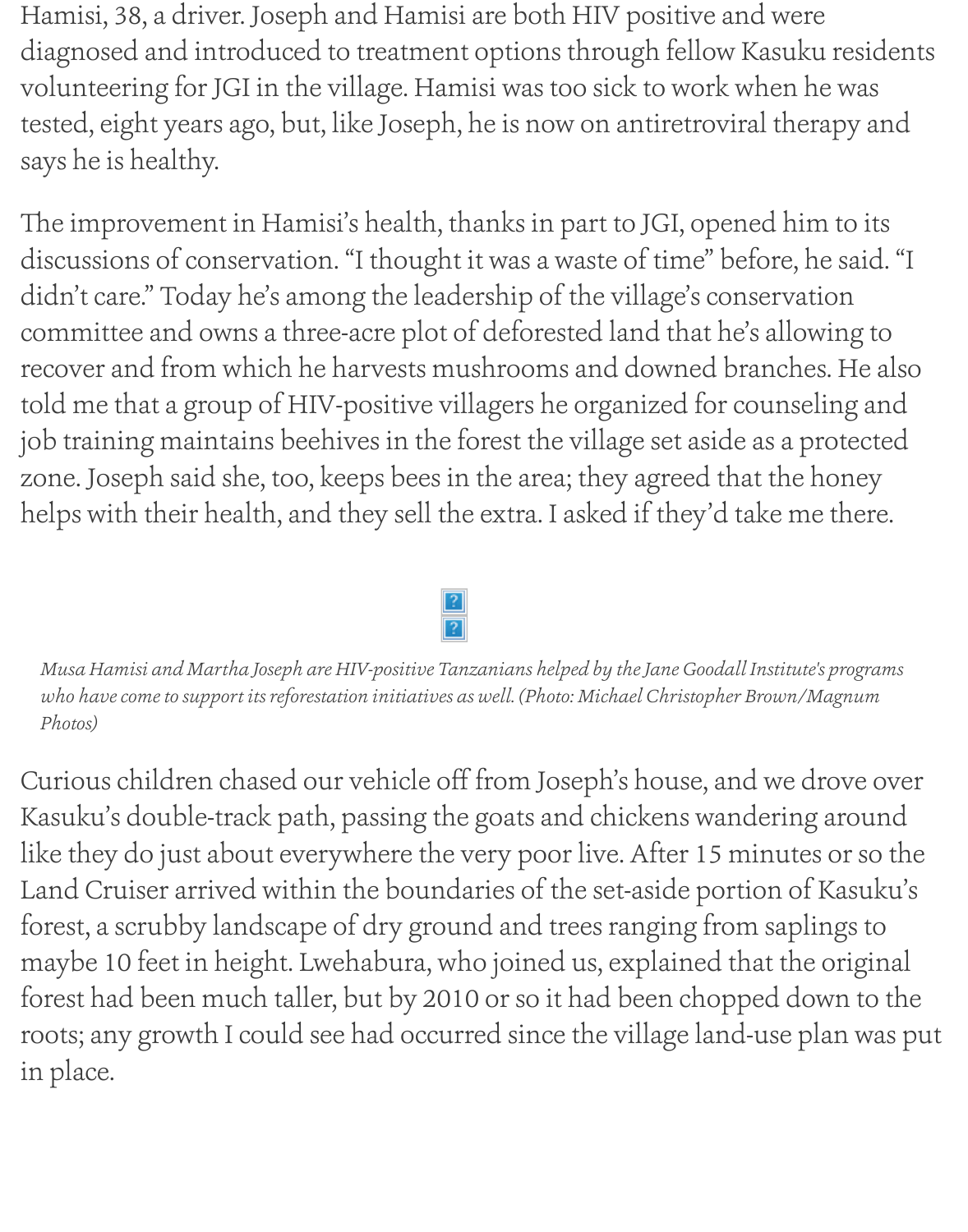

*Musa Hamisi burns the belongings of people presumed to have been operating the charcoal oven that smoked out his beehive in a protected forest. (Photo: Michael Christopher Brown/Magnum Photos)*

After a few minutes more the vehicle could not easily pass any farther, so we got out to walk. Not long after leaving the Land Cruiser I noticed a few branches that had been chopped. Bright-red sap oozed from the scars. Then a pair of women passed us in the opposite direction, carrying bunches of sticks on their heads—a common sight in the region, but this was supposed to be a conservation area enforced by village leadership. A minute or two later we passed a woman in the act of chopping a tree. Joseph reprimanded her with some strong words in Swahili and a wagging finger. The woman apologized, saying she didn't know she wasn't supposed to harvest wood there; Joseph responded with what is basically the Swahili word for "bullshit."

It was easy to interpret this as a bit of improvised theater for the benefit of an American reporter. What was clearly not orchestrated for my benefit was what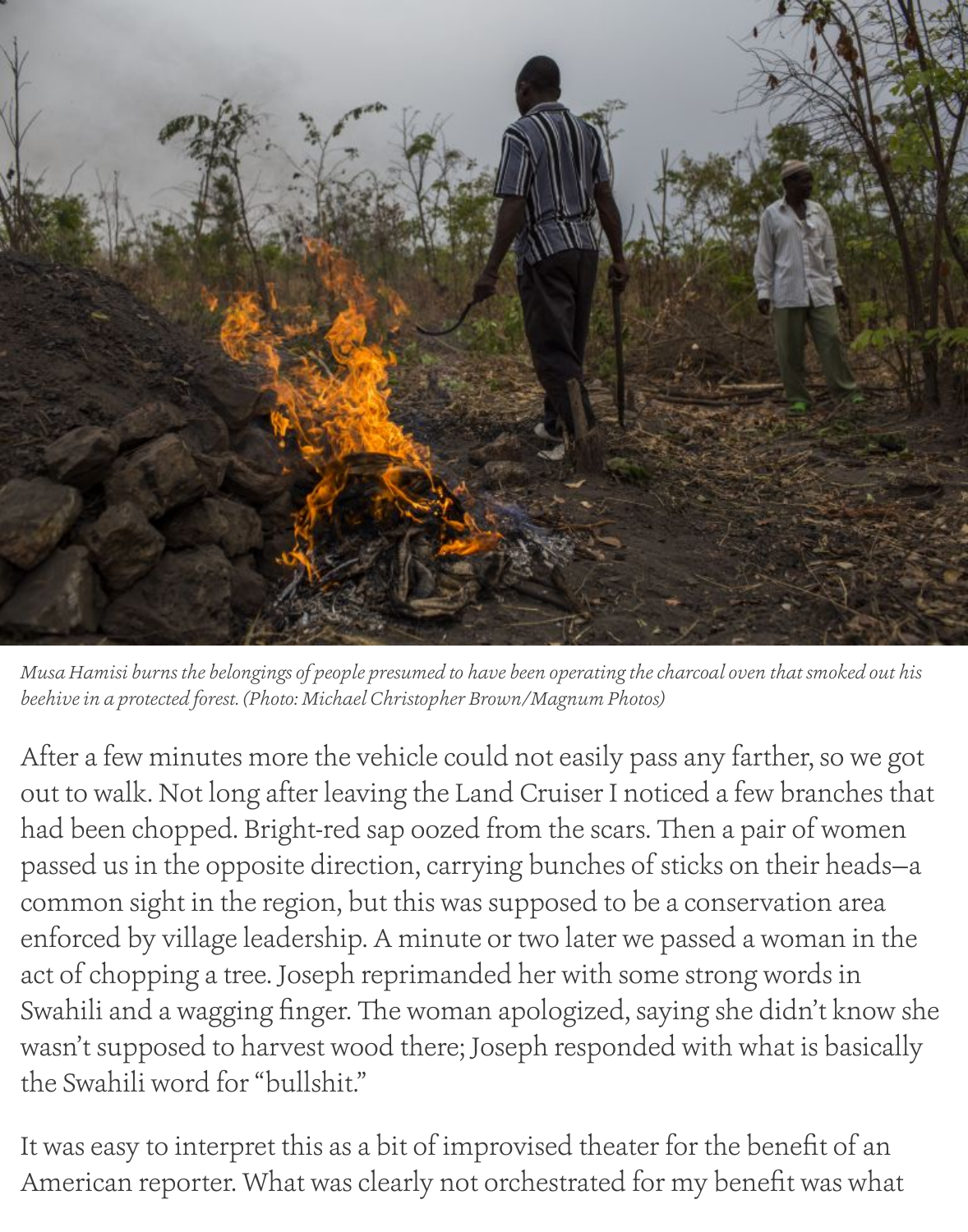feet wide, that sloped down from a knee-high opening to where they joined the natural earth. People use them to slowly cook the moisture out of wood it into a more efficient fuel for heating or cooking that is widely sold in by the side of the road across rural Africa. Charcoal ovens must be constantly tended; these were hot and smoking, apparently the work of the men w run away.

The smoke had dispersed the bee colonies. Discovering that their food income source had be[en destroyed, Hami](http://www.takepart.com/article/2014/04/27/reforestation-answer-deforestation)si and Joseph were upset. Har walked off to where I could not see him, leaving Joseph and me with Lv next to her empty hive. "We will talk to the village leaders and see what done," Lwehabura said to me in English. He said something in Swahili t but whatever it was it didn't seem to be much consolation. Her eyes wat

I heard a noise and followed it to the other side of some bushes, where were. Hamisi had found the oven operators' gear-a large plastic bowl, a teakettle and cooking pot, and two bundles of clothing. He had appare a big rock and broken the pot with it. Now he lifted the rock above his l threw it down on the kettle, crushing it, and did the same to the bowl. I like he was either going to burst into tears or spit with rage, he was taking the men as they had taken his bees from him. Next he broke the bowl. The gathered the bundles of clothes, carried them over to the opening of or ovens, and stuffed them in.

We drove Hamisi and Joseph home and thanked them, then returned to It was lunchtime, and Lwehabura knew a place-Sun City, where we sat porch and ordered *dagaa*, a tiny fish from the lake, lightly fried. "My in is the leaders of [Kasuku] are not serious," Lwehabura said. "It's a very d story than Kigalye—there they learned their lesson with the mudslide."

I remembered something Pintea had said to me in the Cuban restaurant